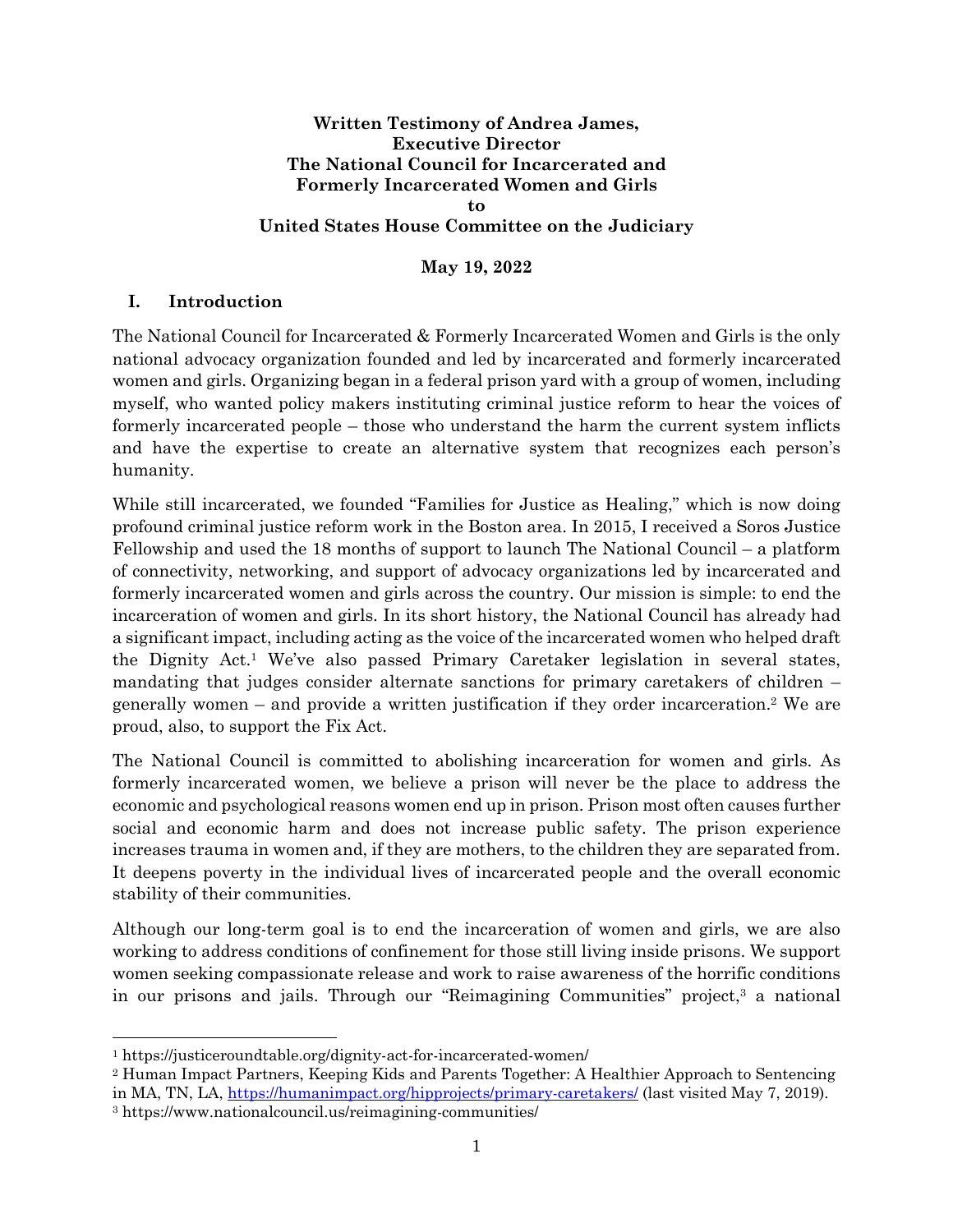infrastructure for supporting community-based initiatives led by incarcerated, formerly incarcerated, and directly-affected women and girls, we are supporting community organizing, economic development, basic income guarantee, and participatory budgeting to expand opportunities for those in marginalized communities to keep people out of the criminal legal system.

# **II. A Note on Terminology**

Language matters. We will not be able to end mass incarceration until we use terms that prioritizes the person before the transgression, describing what a person has done rather than asserting what a person is. We have a different mental image of "a person who sells drugs" than we do of a "drug dealer." A person is not a crime; a bad choice, no matter how deplorable, is never the defining characteristic of an individual, but just one aspect of who they are. Dehumanizing someone makes it too easy to justify locking that person away for years – or decades – under inhumane conditions. Long sentences harm the people who are locked up, their families, and costs the taxpayers billions of dollars. To open the door to thinking about solutions rather than punishment, policy must be framed in a way that that acknowledges the human being first, rather than their transgression or incarceration, particularly after decades of incarceration. As James Baldwin put it, "I am what time, circumstance, history, have made of me, certainly, but I am also much more than that. So are we all."

Therefore, my testimony will refer to "incarcerated women" or simply "women." I ask you to avoid using terms like "inmate," "felon," "thief," or "murderer." This is not "cancel culture" but simply a request to acknowledge the humanity of everyone, even those who have transgressed society's laws and norms.

## **III. Understanding Clemency**

In the past several decades, clemency has become politicized, creating some misconceptions that have turned clemency from an age-old accepted power of the sovereign to something almost distasteful.4 We must start with dispelling some myths:

## **a. The notion that clemency is a "gift" is wrong.**

Clemency is an executive power that is enshrined in the Constitution. Justice Rehnquist called it the "fail safe" of our legal system. It has been the foundation of justice since ancient times. The Founding Fathers recognized this, which is why they put clemency in the Constitution. Alexander Hamilton wrote that "Humanity and good policy conspire to dictate, that the benign prerogative of pardoning should be as little as possible fettered or embarrassed."5

Of course, clemency has been misinterpreted by Presidents from both parties. But if a judge makes a bad decision, we do not stop using the courts. If a legislature passes a bad law, we do not opt for anarchy. Therefore, a few cynical uses of clemency to benefit friends or big

<sup>4</sup> Catherine Sevcenko, Fixing the Support of Justice, 34 *Federal Sentencing Reporter*, 239–244 (Apr. 2022).

<sup>5</sup> Federalist Paper No. 74.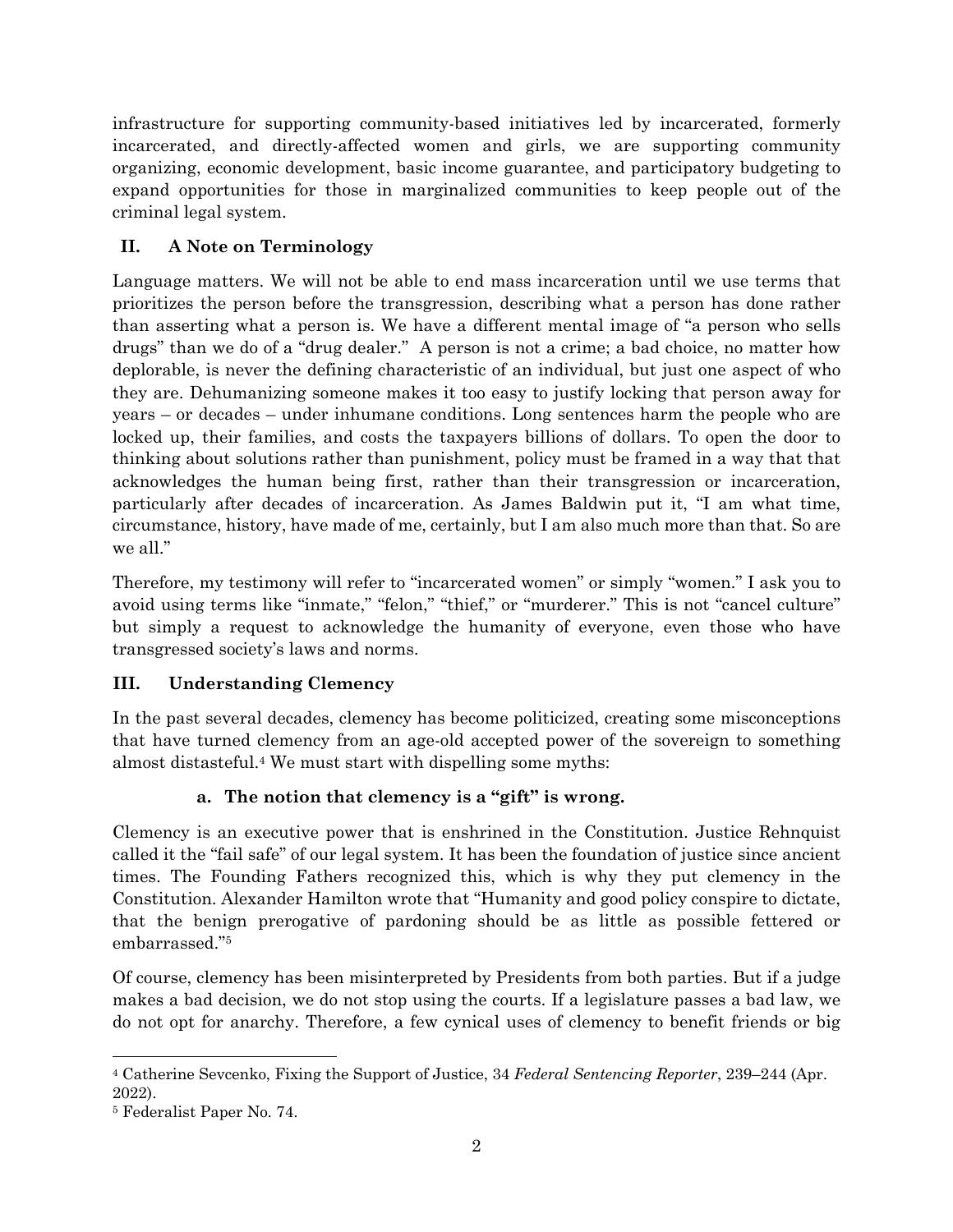donors does not justify abandoning clemency as the tool to use to correct an injustice. But that is what we have done.

#### **b. The idea that granting clemency is being "soft on crime" is wrong.**

The United States Code mandates that prison sentences should be no longer than necessary to effectuate the purposes of sentencing, which include protection of the public and rehabilitation of the person who committed the transgression.<sup>6</sup> Clemency is based on an analysis of who the person is today not what they did years or decades ago. People who have educated themselves, aged out of crime, are ill, or elderly do not need to be in prison. Their incarceration is not punitive; it is vindictive.

## **c. Clemency is the embodiment of Empathy**

The reasons that women land on a prison bunk are as varied and complex as the women themselves. Faced with difficult situations, fear, poverty, lack of self-confidence and education, lead people to make bad decisions and do things they regret. Recently many groups have tried to increase awareness of the cruelty of mass incarceration by promoting "empathy" for those in prison by telling their stories. Uplifting the humanity of those who have committed legal transgressions is a foundation upon which policy change can be built. Standing alone, it is merely feel-good chatter.

Clemency is empathy in action. Merriam Webster defines empathy "as being aware of, being sensitive to, and vicariously experiencing the feelings, thoughts, and experience of another." Anyone who claims to emphasize with incarcerated people must support clemency for those who made bad decisions in difficult times and have grown and left their mistakes behind. Average Americans understand this. Sixty-two percent of voters recognize that reducing prison populations would strengthen communities by reuniting families and saving taxpayer dollars that can be reinvested into the community.7

## **IV. Clemency allows the President to strengthen communities with the stroke of a pen**

Giving people second chances creates benefits that ripple through entire communities. We, The National Council for Incarcerated and Formerly Incarcerated Women are on the frontlines in the neighborhoods most directly affected by mass incarceration and we see the direct affect that when a president, present or past, grants clemency, especially to the women most directly affected, It has a profound effect on how these communities think about the administration currently leading clemency efforts. Women who have received clemency have made invaluable contributions on the national, state, and local levels.

## **a. Women who receive clemency do amazing things:**

**Kemba Smith Pradia** is a wife, mother, public speaker, advocate, consultant, and author of *Poster Child*. She has worked with senior officials at The White House, The United

<sup>6</sup> 18 U.S.C. § 3553 ("The court shall impose a sentence sufficient, *but not greater than necessary*, to comply with the purposes set forth in paragraph (2) of this subsection.") (emphasis added).

<sup>7</sup> ACLU Smart Justice, Embracing Clemency at 4 (June 23, 2021), https://www.aclu.org/report/aclusredemption-campaign-embracing-clemency-report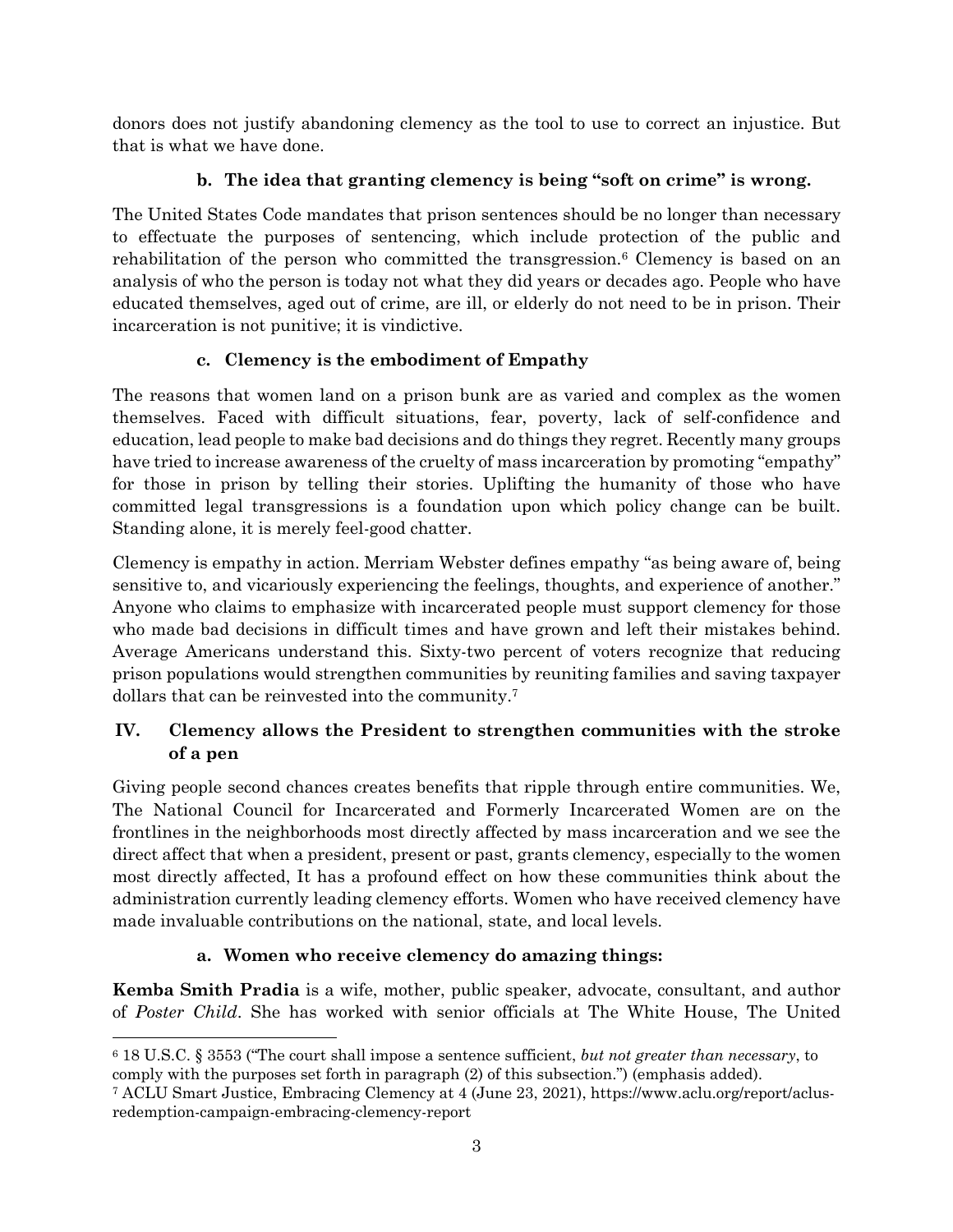Nations, Members of Congress, and has led trainings for Federal and State Probation organizations across the country. Corporations such as Verizon, Traveler's Foundation, Proctor and Gamble, Bank of America and Gulfstream have sponsored her speaking to women and youth nationwide. In 2019, Kemba was appointed to the Virginia Parole Board by Governor Ralph Northam and on January 14, 2022, she involuntarily separated from the State due to the transition of a new administration. Prior to her appointment, she served on the Virginia Criminal Sentencing Commission and held the position of State Advocacy Campaigns Director with the ACLU of Virginia. Currently, she continues to serve on the Board of Directors for Virginia CARES, Drug Policy Alliance. She is founder of The Kemba Smith Foundation and is also a member of Delta Sigma Theta Sorority, Inc. and the NAACP.

**Cindy Shank**, was featured in a documentary called *The Sentence* that has won multiple awards, including the Exceptional Merit in Documentary Filmmaking at the 2019 Emmy Awards. 28 days after her release she was hired by Shaheen Chevrolet and has been promoted 7 times. She is currently working as the head of their Ecommerce Department. She was able to purchase a house for her and her three daughters in early 2020. In July of 2019 she testified before this Subcommittee. She was selected to take part in the Women Transcending and Collective Leadership Institute course at Columbia University to develop leadership skills, get media training, and deepen her understanding of policy reform. She has continued to use her voice to advocate for those left behind.

**Amy Ralston Povah** is an accomplished filmmaker, writer, speaker, and activist. Her efforts have focused primarily on issues related to executive clemency, criminal justice reform, conspiracy laws, women in prison, and the drug war. After being granted clemency in 2000,

Amy started the CAN-DO Foundation to educate the public about conspiracy laws and advocate for clemency applicants seeking "justice through clemency." Over 140 people featured on the CAN-DO website have been set free. Amy has spoken on panels at Yale University, Pepperdine University, Vanderbilt University, Washington State University, New York University, Columbus School of Law, University of St. Thomas, on Capitol Hill and The George Washington University school of law. Amy has authored Op Eds for news sources including the *New York Times*, *Fusion*, *HuffPost*, *San Francisco Chronicle*, *The Hill*, *Business Insider* and has been interviewed and/or quoted by almost every major media source. In 2010, Amy formed a film production company and became President of Harm Reduction Productions. She produced the award-winning film *420 – The Documentary*.

**Ramona Brant**, who worked for the human resources department for the city of Charlotte North Carolina to help newly released prisoners find work before her untimely death two years after her clemency was granted. To commemorate her extraordinary efforts to help people return home after incarceration, the mayor of Charlotte declared February 25 to be Ramona Brant Day.

**Danielle Metz** is the Director of Clemency for The National Council. Dani was sentenced to three life sentences plus fifty years. Dani was the other of two small babies when she went to prison with a triple life sentence. After 23 years in a federal prison prior to receiving clemency, the only thing saving her from a life sentence, Dani received clemency from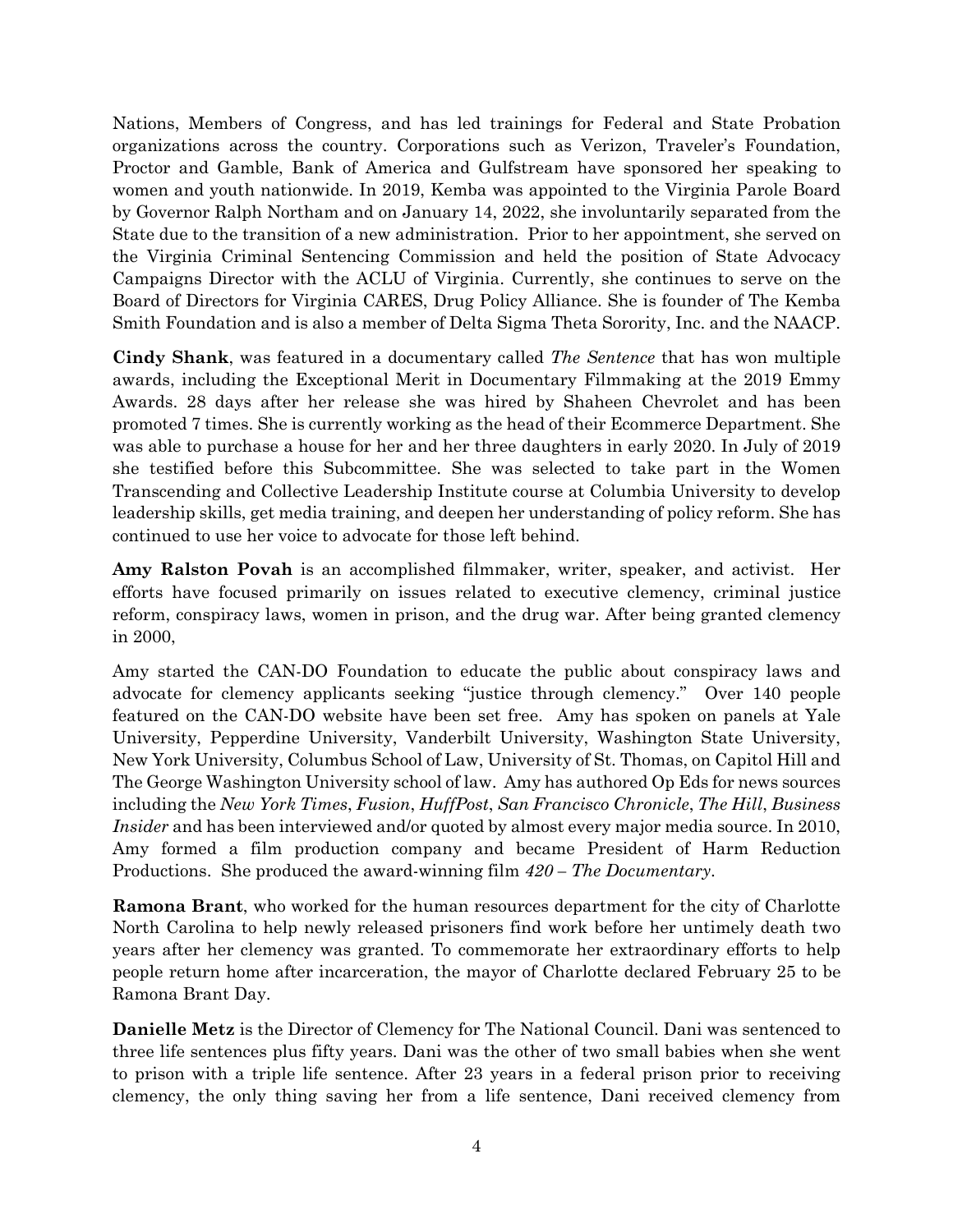President Obama, who has continued to provide words of encouragement since he granted her clemency. Dani is not sitting in a federal prison anymore, wasting her brilliance and human potential. Danielle Metz is sitting with me here, in this judiciary committee hearing. She is our director of clemency at The National Council. She is a student at the Southern University of New Orleans, and a community health worker for the Formerly Incarcerated Transition Clinic.

These women have caught the spotlight, but their contributions are replicated every day in the achievements of those who are quietly rebuilding their lives after incarceration.

**Josie Ledezma** who writes that she has "been given a chance to live to truly be free. I am working paying my taxes. I am teaching Bible study in different levels. I also go and speak to groups of women that have either been incarcerated or were addicted to drugs and are struggling to have a new change of life. It's called U Turn for Christ. . . . I've spoken to teenagers and young adults as a preventative means for them."

**Felicia Smith** graduated from Southern University of Shreveport after she got home, majoring in Human Service, concentrating in Counseling. She is currently on maternity leave after the birth to a second daughter and will be returning to work within the next month.

**Crystal Rhiannon**, who has spent the last two years helping her husband the family screen printing business, which they successfully kept it open despite the economic hardship caused by Covid 19. Her return home meant that her husband did not have to struggle as a singleparent of two teenaged daughters during the pandemic.

## **b. Clemency rebuilds families, fixing the harm caused by ASFA**

Clemency is an overlooked tool to bring the crime rate *down*. Higher rates of crime happen in impoverished communities where jobs and decent educational opportunities are scarce.<sup>8</sup> The National Council's reimagining communities campaign is designed to revitalize local neighborhoods by creating jobs, better schools, and rebuilding the community ties that can contain and defuse tension between neighbors. But if the residents are locked up, no one will be available to do the work. Incarcerated parents cannot be active in the PTA. Children from unsupported households must concentrate on survival, not dreams of going to college.

Giving clemency to parents sentenced under the draconian conspiracy laws of the 1980s and 1990s will bring them back where they belong: working, raising their children, and using their second chance to make the world a better place. Two-thirds (63%) of people in BOP custody have minor children.9 That means 65,600 mothers are in federal prison unable to

<sup>8</sup> Press Release, Bureau of Justice Statistics, *Persons at or Below the Federal Poverty Level Had Highest Rates Of Violent Victimization For The Period 2008–12* (Nov. 18, 2014)

https://www.bjs.gov/content/pub/press/hpnvv0812pr.cfm; Corina Graif, Andrew S. Gladfelter, Stephen A. Matthews, *Urban Poverty and Neighborhood Effects on Crime: Incorporating Spatial and Network Perspectives*, 8 Sociol Compass 1140–1155 (Sept. 2014), https://onlinelibrary.wiley.com/doi/abs/10.1111/soc4.12199

<sup>9</sup> Lauren E. Glaze & Laura M. Maruschak, *Bureau of Justice Statistics, Dep't of Justice, Special Report: Parents In Prison And Their Minor Children*, at 1-2 (2008), http://bjs.ojp.usdoj.gov/conten1/pub/pdfpptmc.pdf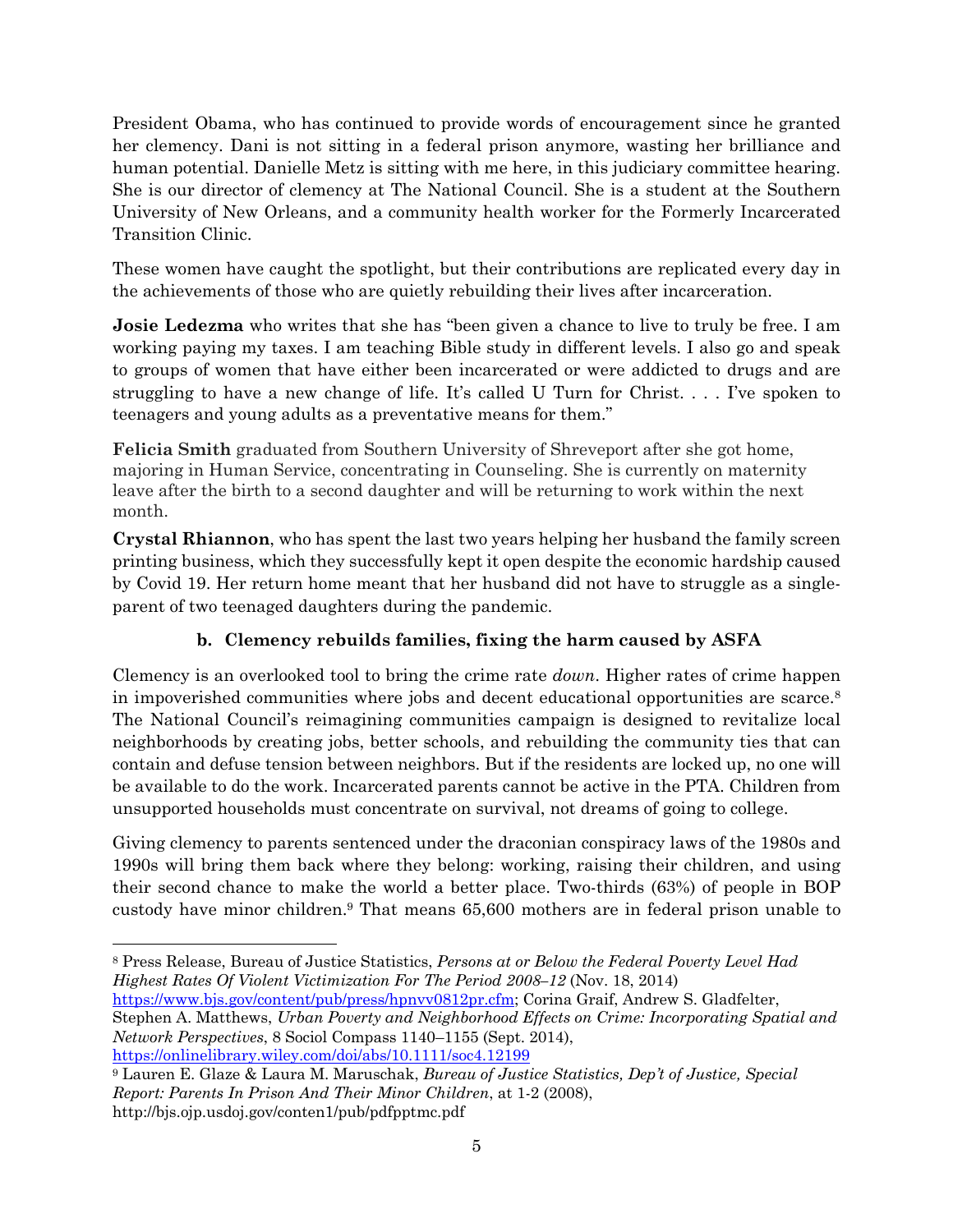raise their children.<sup>10</sup> Put another way, that is 1.7 million children<sup>11</sup> whose absent mothers cannot read them a bedtime story or tuck them in at night, or work with them toward a better future. The situation is, however, even more heart-breaking than that. Every tenth mother will *never* see their children again, even after they are released from prison.

Approximately 11% of incarcerated women cannot leave their children with family members and thus they end up in the foster care system.12 The Adoption and Safe Families Act (ASFA) of 199713 limits the amount of time a child may remain in foster care. Although creating a stable environment for children is desirable, ASFA requires states to terminate parental rights and place children in an adoptive family if the parents have been gone for 15 of the previous 22 months.14 After parental rights are terminated, parents cannot have any contact with their children nor receive news about them through third parties. Thus just over a year in a federal prison can destroy the family of an incarcerated mother who could not place her children with a spouse or family member.

#### **c. Clemency rebuilds families, fixing the harm caused by conspiracy laws**

Clemency presents the easiest solution to resolving the massive injustice caused by this country's conspiracy laws, which are the engine of mass incarceration. Under conspiracy laws, anyone who is even tangentially involved in a group that is engaged in illegal activity can be held responsible for the most serious act of any other participant.15 Conspiracy prosecutions are a major weapon of the war on drugs that disproportionately harm minor players, mainly women and people of color.16

The U.S. Code contains dozens of conspiracy laws, giving prosecutors broad leeway to file conspiracy charges, which only require proof of an agreement between two or more people to commit an illegal act.17 Federal drug conspiracy laws require mandatory minimum sentences tied to the amount of drugs involved.18 While the leaders of the enterprise have valuable information that they can trade for immunity or light sentences, others caught up in the system have nothing to offer. Women are disproportionately affected by this system.<sup>19</sup> They are told to betray loved ones and when they cannot, or will not, prosecutors then use the draconian punishments mandated by conspiracy laws to extort unwarranted guilty pleas. Women who try to resist are told that they will be separated from their children for decades and if they do get out, their kids will be strangers to them. For those few who try to withstand the pressure, prosecutors make good on their threats, using conspiracy laws to implicate

<sup>10</sup> *Id.*

<sup>11</sup> *Id.*

<sup>12</sup> *Id.*

<sup>13</sup> Adoption and Safe Families Act of 1997, Pub. L. 105-89, 111 Stat. 2115 (1997).

<sup>14</sup> 42 U.S.C. § 675(5)(E).

<sup>15</sup> 21 U.S.C. § 846.

<sup>16</sup> ACLU, *Caught in the Net: The Impact of the Drug Policies on Women and Families* (2011), https://www.aclu.org/files/images/asset\_upload\_file431\_23513.pdf

<sup>17</sup> *Id.* at 31-32; Charles Doyle, Cong. Research. Serv., R41223, *Federal Conspiracy Law: A Brief Overview*, 4-5 (2016).

<sup>18</sup> *See* 21 U.S.C. §§ 846, 963.

<sup>19</sup> *Id.* at 35-36.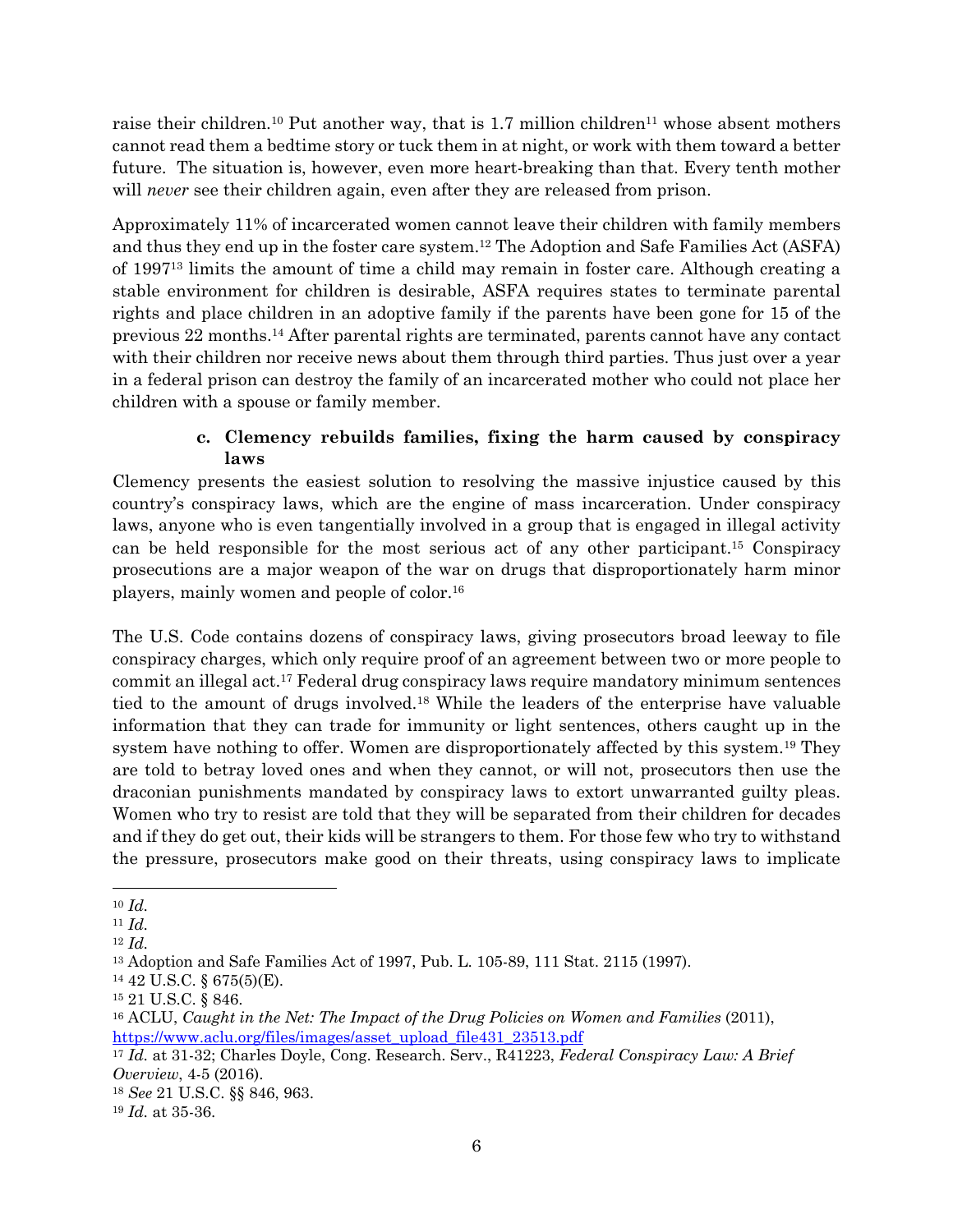women in drug operations of which they knew nothing, obtaining decades-long sentences for something as trivial as passing on a phone message or renting a car.20

The horror caused by conspiracy laws can be best illustrated by the tragedy of Michelle West who is currently serving a 2 LIFE plus 50-year sentences for a murder she did not commit while the person, her then-boyfriend, who admitted pulling the trigger did not serve a day in prison for that crime. Michelle had no criminal record. The person who committed the murder cooperated with authorities, but Michelle went to trial. Under the conspiracy laws and mandatory sentences at the time, she was given a de facto death sentence for dating the wrong man. Just one year after imposing Michelle's life sentence, District Judge Newblatt wrote Michelle a letter stating, "Your sentences were required by the Sentencing Guidelines, and I was not permitted to exercise judgment."21

The National Council has been advocating for clemency for Michelle West since we were founded on the Danbury prison yard in 2011. So have numerous others. People have made documentaries, put Michelle or her daughter Miquelle on magazine covers. The National Council put advertisements for Michelle's clemency at bus stops throughout Washington DC. Michelle met with members of Congress who recently toured FCI Dublin due to the sexual assaults and mismanagement. A year ago, Forbes magazine ran a story by Walter Pavlo titled "*Will Any U.S. President Help Michelle West Achieve Freedom*"22

If our system cannot give Michelle West clemency, then it needs to be scrapped and replaced with a process that can. Clemency is tailor-made for situations like Michelle's when every person from the judge on down agrees that the law mandated an unfair sentence.

The only way to fix this injustice is to reform conspiracy laws to bring them into compliance with basic principles of due process. Prosecutors should no longer be able to obtain a conviction without any solid evidence of actual participation in a drug conspiracy or solely on the word of an informer. Sentences should be given based on the person's actual participation (including prohibiting incarceration for otherwise innocent acts such as passing a message) not on the most heinous act committed by anyone in the group. It violates every fundamental principle of justice to punish someone for the act of another, yet thousands of people are serving decades-long sentences for actions they knew nothing about. Conspiracy laws are a toxic remnant from the failed war on drugs and must be reformed. Therefore, we are very grateful to Representative Karen Bass (D-CA), Representative Jackie Speier (D-CA), and Representative Nancy Mace (R-SC) for introducing the Women in Criminal Justice Reform Act, which, among other things, would limit application of conspiracy laws to substantive involvement not the incidental contact such as taking a phone message or picking up lunch for the conspirators. This legislation amends the Controlled Substances Act and the Controlled Substances Import Act to solve the "girlfriend problem," i.e. would end the all too

<sup>20</sup> *Braverman v. United States*, 317 U.S. 49, 53 (1942); *United States v. Kozeny*, 667 F.3d 122, 132 (2d Cir. 2011); *United States v. Lukens*, 114 F.3d 1220, 1222 (D.C. Cir. 1997).

<sup>21</sup> Letter from Judge Newblatt to Michelle West (Jan. 31, 1995), https://www.candoclemency.com/wpcontent/uploads/2015/03/Letter-from-Judge.pdf

<sup>22</sup> Walter Pavlo, Will Any U.S. President Help Michelle West Achieve Freedom. Forbes (Apr. 18, 2021), https://www.forbes.com/sites/walterpavlo/2021/04/18/will-any-us-president-help-michellewest-achieve-freedom/?sh=7857028f5306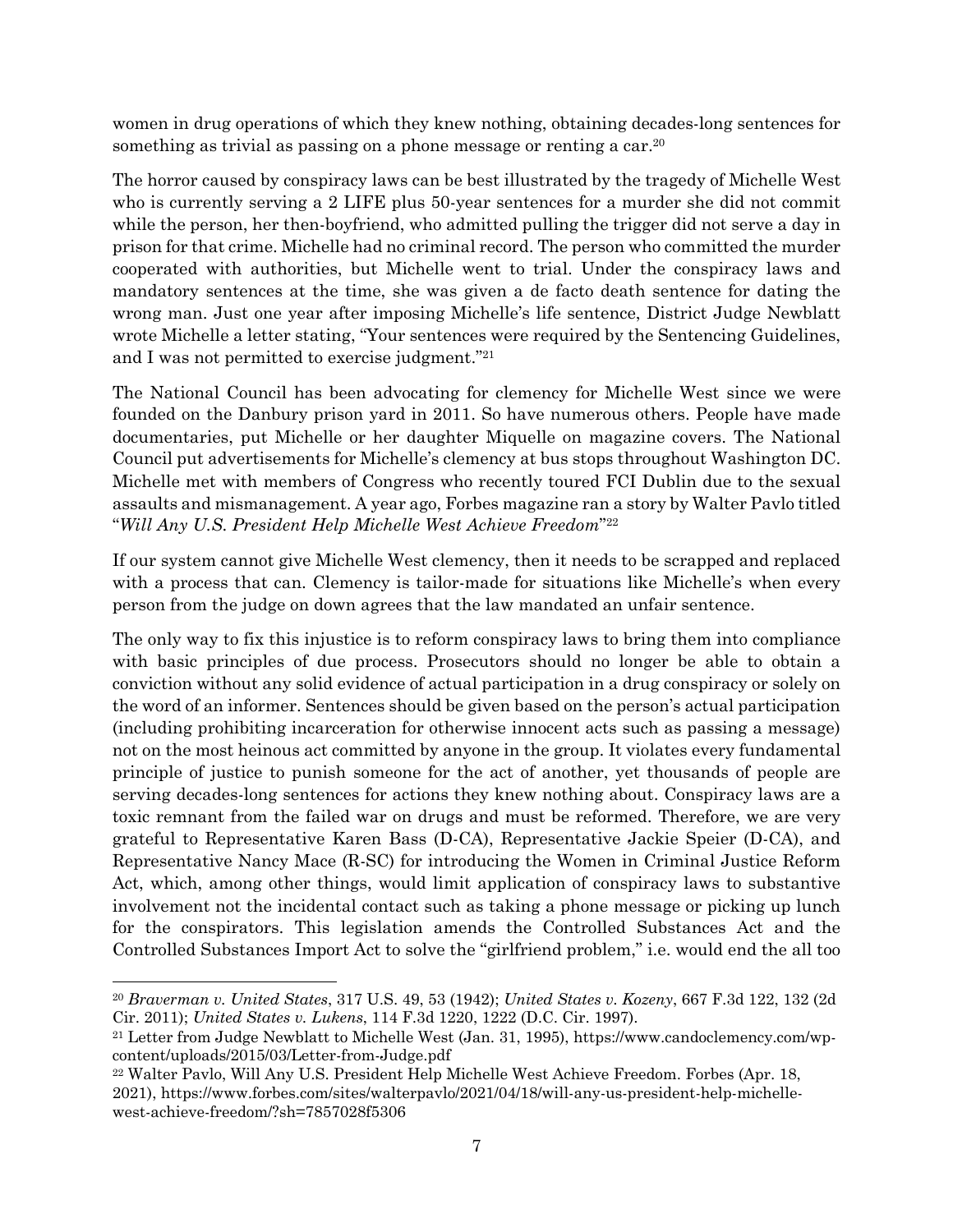common situation in which girlfriends or wives of individuals involved in drug trafficking have no knowledge of the operation and thus have no information to trade in exchange for a more lenient sentence. Many women face stiffer penalties on conspiracy charges than the person convicted of the trafficking.

In the meantime, Michelle West and every other woman in the BOP are suffering under inhuman conditions. As she writes:

[T]he unit I am housed in has been without hot water in the rooms, showers, since March 30th. There is a very small hot water tank installed for the handicap shower. . . . The boiler has to be replaced for the unit in order for us to have hot water. The CMS plumber working on the project can't work on most days during the week, because he is being augmented to work as an officer or on some other post or project. . . . We have two units on exposure quarantine for COVID. I am wondering what happens if this unit gets locked down for COVID. Hot water in this unit does not appear to be a priority. There was a portable shower outside the unit . . . I walk by and I can smell the stench coming from it smelling like raw sewage. On a lot of days, I have taken a bucket in the shower with the cold water to bathe. I call them bucket baths.

## **V. Conditions of Confinement**

In the last few years, a politicians and the public have paid a great deal of attention to issues such as inadequate provision of feminine hygiene products to incarcerated women. Not only has this not been resolved – we received word earlier this month from the women at FCI Marianna that they have not had access to sanitary napkins for the past two weeks  $-$  it is merely the tip of the iceberg. The conditions of confinement throughout the system are appalling. I would like to focus on one example – Federal Medical Center Carswell, which is a medical facility for women as well as a minimum security camp.

#### **a. Carswell**

Carswell houses the most vulnerable segment of the prison population: women who require hospitalization and/or constant physical or mental health care. But the reports of conditions there belong in a Charles Dickens novel. I included the DC report mentioned describing food at FMC Carswell, the only medical center for women in the BOP system, in my testimony three years ago. It is still true today. Here are a few examples:

• **From the DC Corrections Information Council report dated July 6, 2018**: "Inmates are provided with one serving of the main entrée, one serving of starches, one serving of dessert (when served), and one piece of fruit (when served). . . . DC inmates reported that meals are not healthy enough . . . . One DC inmate noted, The quantity of food (such as one small hotdog for dinner) is very insufficient for one's diet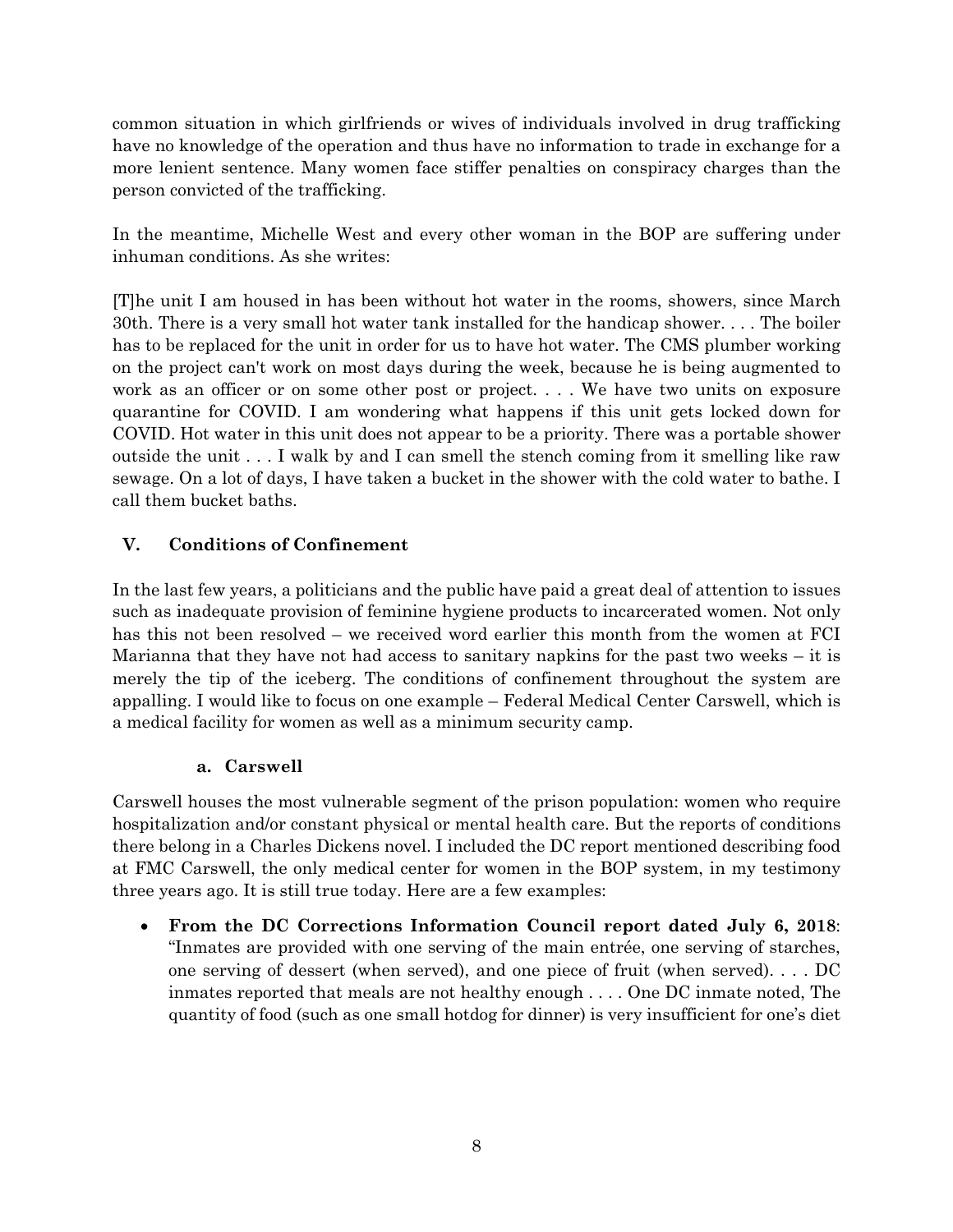and causes inmates to buy huge amounts of commissary food that is very unhealthy. It also causes indigent people to go hungry and sell their pills in exchange for food."23

• **An email sent to a National Council staff member on February 14, 2022:** "[The] food [here] is undercooked or cold and with portions that can't or won't sustain a small child"24

These emails show medical care at FMC Carswell verges on non-existent.

- "[COVID-19] Testing is sporadic and random, and recovery comes without even having a retest. If an inmate test positive for the virus they are moved out of the unit for 10 days then they are placed back into that same unit with inmates that are still negative."25
- "The burn on my stomach is now 9 days old and it is infected. Other ladies (not medical staff) are trying to help me keep it clean, but it hurts really bad. It makes me nauseous, so I sleep most of my day and night. Medical has not given me antibiotics for the infection and med surge refuse to see me even though the officer called them telling them it is infected."

Only after The National Council intervened with the BOP Central Office did the burn victim get any medical treatment. Nor is FMC Carswell the only women's prison to provide inadequate food, implement dangerous COVID-19 protocols, and withhold medical treatment. Reports from FCI Dublin, which is the target of an on-going investigation for sexual abuse and corruption, include the following:

- "I also kept wrappers of food we got on Friday and today. Best by date: 1/31/21!!! [the previous year]. Bologna, cheese, bread etc. I am having people sign it and date it."26
- "[T]hey are moving us to an infected unit with sick people...I'm not happy about it."<sup>27</sup>
- "Just after the town hall I spoke to one of the women [from BOP Central] about not having had my teeth cleaned because we haven't had a dental hygienist in over two years and only one dentist. I showed her my teeth and told her that I came here with

<sup>23</sup> District of Columbia Corrections Information Council, *FMC Carswell Federal Medical Facility Inspection Report* (July 6, 2018),

https://cic.dc.gov/sites/default/files/dc/sites/cic/publication/attachments/FMC%20Carswel%20Inspecti on%20Report%20and%20BOP%20Response%207.6.18.pdf.

<sup>24</sup> Email to The National Council Intake Coordinator Phyllis Hardy (Feb. 22, 2022) (on file with The National Council).

<sup>25</sup> Email to The National Council Intake Coordinator Phyllis Hardy (Feb. 14, 2022) (on file with The National Council).

<sup>26</sup> Email to The National Council Intake Coordinator Phyllis Hardy (Jan. 23, 2022) (on file with The National Council).

<sup>27</sup> Email to The National Council Intake Coordinator Phyllis Hardy (Jan. 21, 2022) (on file with The National Council).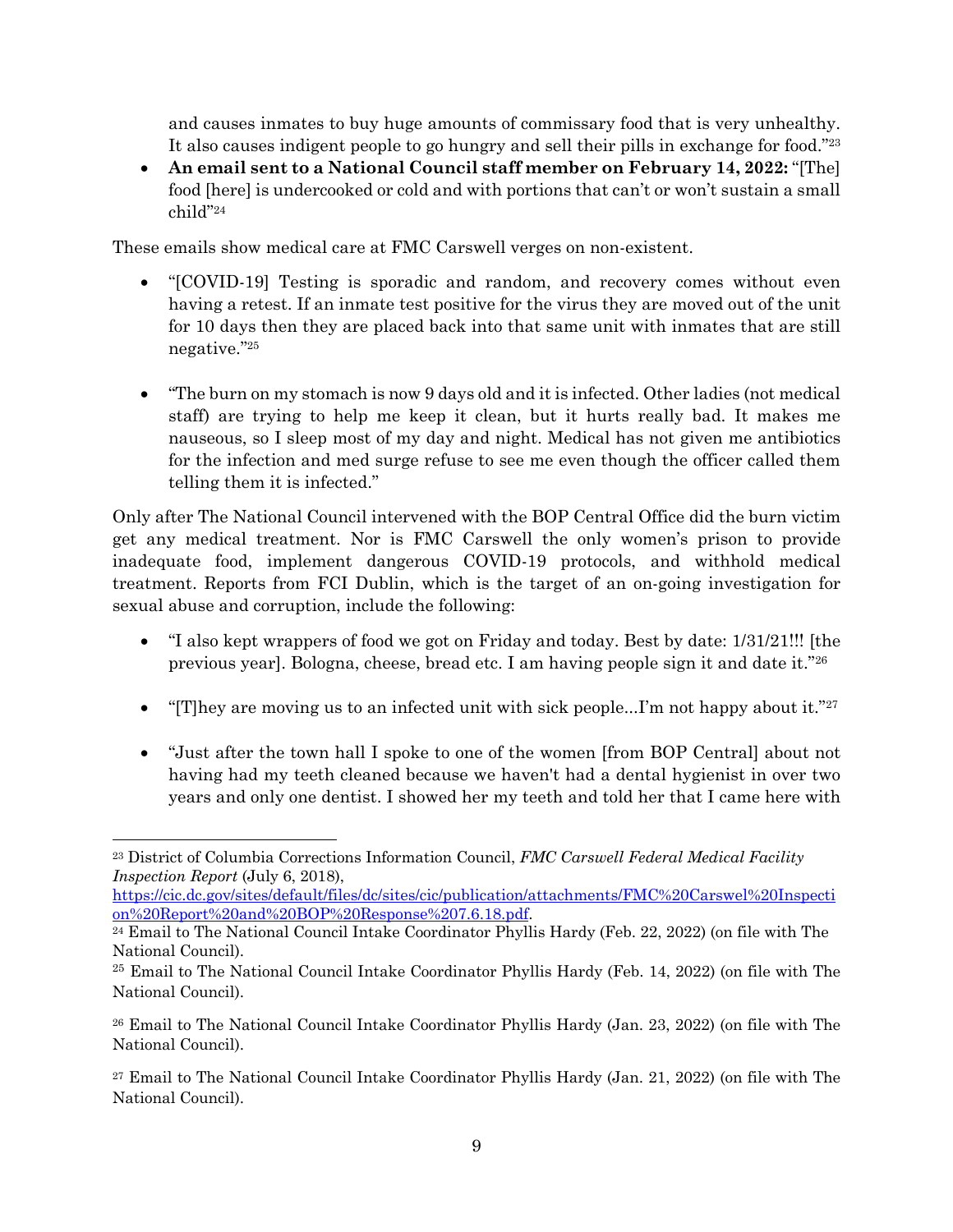Class A teeth. I am concerned because if you have an issue, by the time the dentist sees you, his first suggestion is to pull it because that is all he has time for."28

This abuse occurs throughout the system:

- **FCI Aliceville**: "[O]n Thursday evening on the menu was chef salad. Usually, it is topped with turkey meat, chopped rather fine.... that time however there was RAW turkey on the salad!! literally slimy, pink, raw meat!! this lady had a huge piece of it took it to the [lieutenant] on duty...all she said was she had no idea because she does not work in food service!! [S]o the girl went to one of the staffers and was told that the meat was "cold cuts" .... well, technically he wasn't lying...it was cut cold... but come on now, RAW meat!! do they not know how sick one can get from eating raw meat??? especially poultry"29
- **FPC Alderson**: A few new recreation classes were offered to supplement our "fresh air time" which is 4 hours per week. Then after attending one class, we were informed that the class was changed to one of the 4 hour per week designated times. This is due to staff shortages. To add insult to injury a bulletin was posted about the health dangers of sitting prolonged periods. The dangers including heart attacks, certain cancers, obesity, etc."30
- **FPC Greenville**: [T]hese days is in worse conditions with no hot water. Many of us are showering in cold water. Some ladies running to the gym where there's 1 quarantine shower and it's just a mess here. Everyone is pretty much not wearing mask anymore. Everything is up and running like there's no COVID."31

#### **VI. FIX ACT**

As of May 13, 2022, 17,324 people had pending clemency applications with the Pardon Attorney at the U.S. Department of Justice.32 Some people have been waiting for years for a decision. The bureaucracy involved in processing pardons is cumbersome, even by the standards of Washington bureaucracy. Worse, as an application goes from the Pardon Office to the Deputy Attorney General to the White House Counsel's Office, any government worker

<sup>28</sup> Email to The National Council Intake Coordinator Phyllis Hardy (Mar. 15, 2022) (on file with The National Council).

<sup>29</sup> Email to The National Council Intake Coordinator Phyllis Hardy (Apr. 30, 2022) (on file with The National Council).

<sup>30</sup> Email to The National Council Intake Coordinator Phyllis Hardy (Feb. 17, 2022) (on file with The National Council).

<sup>31</sup> Email to The National Council Intake Coordinator Phyllis Hardy (Feb. 27, 2022) (on file with The National Council).

<sup>32</sup> Office of the Pardon Attorney, US Department of Justice, https://www.justice.gov/pardon (last visited May 13, 2022).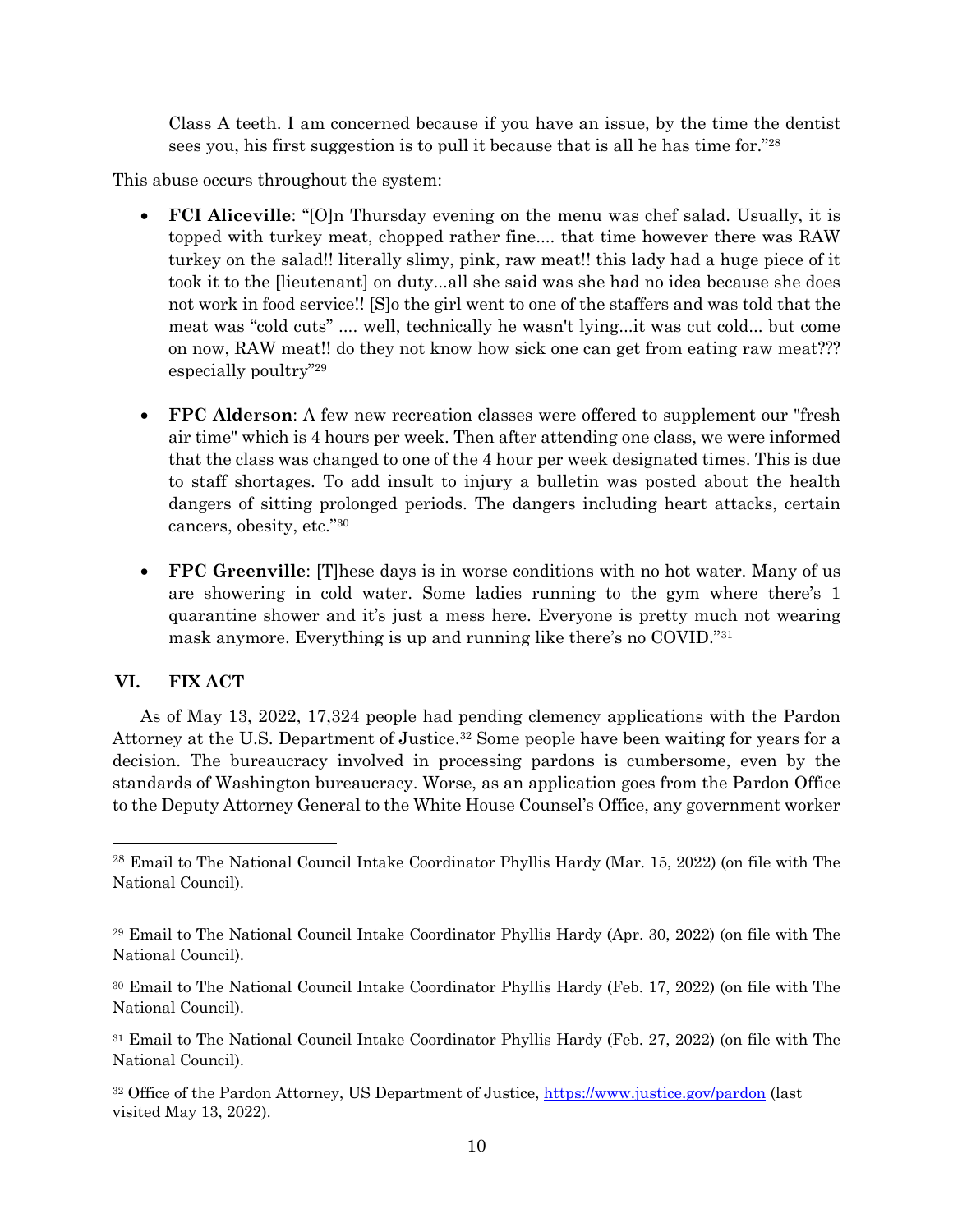can decide without any accountability to the public or the petitioner not to send the petition to the President, resulting in a denial.

The Fair and Independent Experts in Clemency Act, or FIX Clemency Act, establishes an independent commission with a civil service staff and commissioners appointed by the president. The board will be composed of a range of people, including someone who was formerly incarcerated. The Act promotes transparency in reviewing petitions and ensures that multiple perspectives will be involved in the decision-making, eliminating the conflict of interest in which the Justice Department reviews the decisions of its own prosecutors and, not surprisingly, rarely finds them wanting. The FIX Clemency Act will reduce the political fallout for modern presidents who think they must appear tough and so are averse to granting clemency. It will end the practice of cramming serious consideration of clemency into a short period at the end of the president's time in office. A commission with a dedicated staff of civil servants will normalize review of petitions. The Act requires recommendations within eighteen months, so that consideration of clemency will be driven by an established timetable, not political considerations. Because the Constitution vests the clemency power solely in the president, the commission cannot force the president to act, but there will be accountability for any backlog: either the commission is not functioning properly, or the president is stalling. People seeking clemency and their families, friends, and advocates will know exactly where the problem is.

An independent commission will also create a buffer to political pressure. Presidents are more apt to grant clemency to someone with high social status and powerful friends who can donate money to political campaigns. Cornelius Vanderbilt lobbied for Jefferson Davis to be pardoned. Jimmy Carter pardoned Patricia Hearst, heiress to a publishing fortune. Gerald Ford pardoned Richard Nixon. Bill Clinton pardoned Marc Rich, who donated a total of \$500,000 to the Clinton Presidential Library and Hillary Clinton's Senate campaign. Although the commission cannot prevent the president from granting clemency to the rich and powerful, allowing the privileged to jump the clemency review line will draw attention to an act that the president has every reason to want to keep private. The Fix Clemency Act would bring transparency and fairness into the clemency process.

I testified before this very committee three years ago – almost to the day. On that occasion, I expressed concern that no one was monitoring implementation of the First Step Act and that women were not getting the benefits Congress intended. Then I worried that the BOP was dragging its feet on recalculating Good Time credits; three years later, that has still not been done.

Again, I ask that this Committee ensure the recalculation of good time credits for those currently incarcerated, one of the major reforms that supporters of the First Step Act celebrated. One of my own staff, currently on home confinement under the CARES Act, is due to end her sentence in August of this year – by her calculation according to BOP policy. The BOP just gave her credit for her programming but did not include her good time credit, giving her an out date of August 27, 2023. We are halfway through May and the BOP still